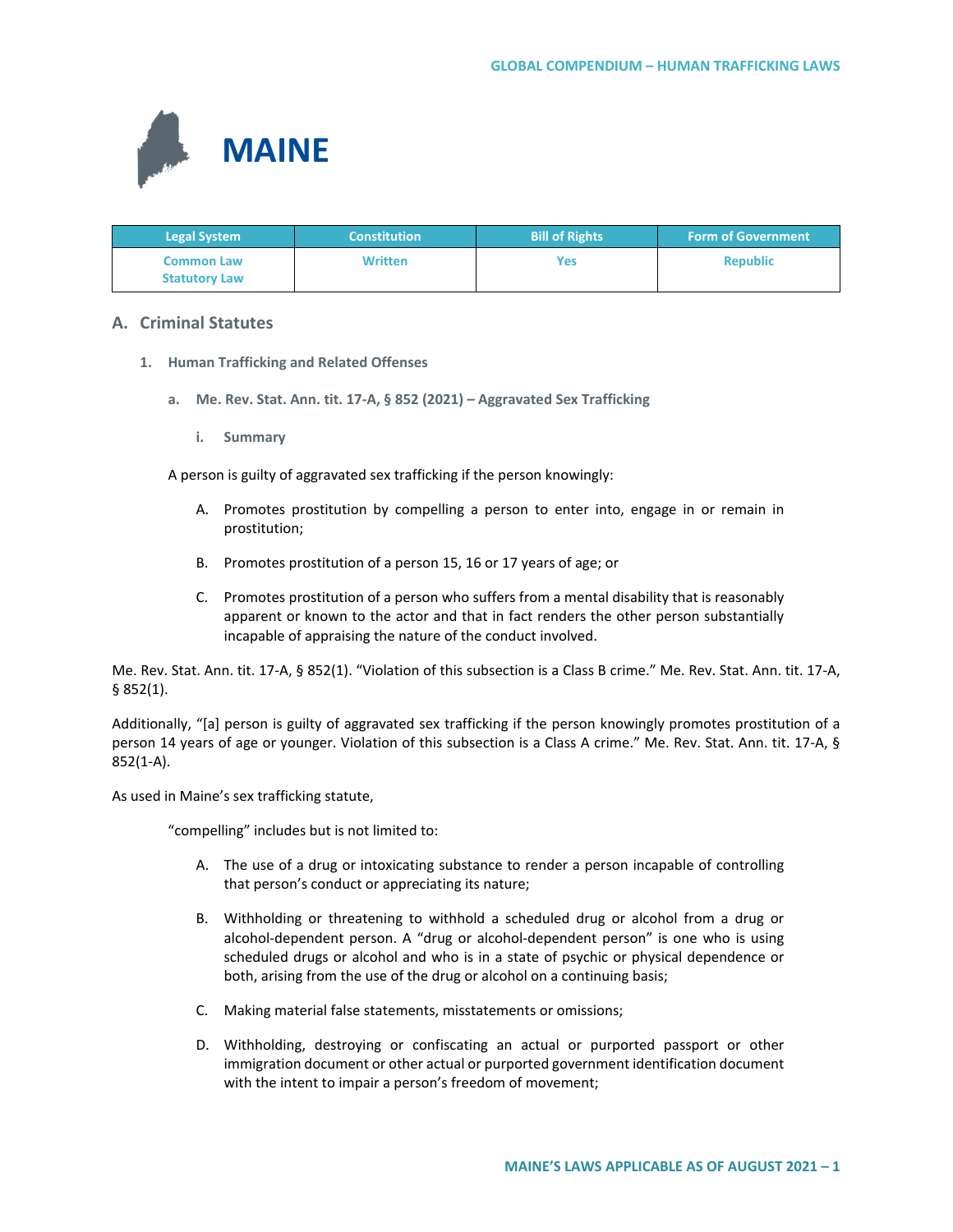- E. Requiring prostitution to be performed to retire, repay or service an actual or purported debt; and
- F. Using force or engaging in any scheme, plan or pattern to instill in a person a fear that, if the person does not engage or continue to engage in prostitution, the actor or another person will:
	- (1) Cause physical injury or death to a person;
	- (2) Cause damage to property, other than property of the actor;
	- (3) Engage in other conduct constituting a Class A, B or C crime or criminal restraint;
	- (4) Accuse some person of a crime or cause criminal charges or deportation proceedings to be instituted against some person;
	- (5) Expose a secret or publicize an asserted fact, regardless of veracity, tending to subject some person, except the actor, to hatred, contempt or ridicule;
	- (6) Testify or provide information or withhold testimony or information regarding another person's legal claim or defense;
	- (7) Use a position as a public servant to perform some act related to that person's official duties or fail or refuse to perform an official duty in a manner that adversely affects some other person; or
	- (8) Perform any other act that would not in itself materially benefit the actor but that is calculated to harm the person being compelled with respect to that person's health, safety or immigration status.

Me. Rev. Stat. Ann. tit. 17-A, § 852(2).

"Promotes prostitution" means:

- A. Causing or aiding another to commit or engage in prostitution, other than as a patron;
- B. Publicly soliciting patrons for prostitution. Publicly soliciting patrons for prostitution includes, but is not limited to, an offer, made in a public place, to engage in a sexual act or sexual contact, as those terms are defined in section 251, in return for a pecuniary benefit to be received by the person making the offer or a 3rd [third] person;
- C. Providing persons for purposes of prostitution;
- D. Leasing or otherwise permitting a place controlled by the defendant, alone or in association with others, to be regularly used for prostitution;
- E. Owning, controlling, managing, supervising or otherwise operating, in association with others, a house of prostitution or a prostitution business;
- F. Transporting a person into or within the State with the intent that such other person engage in prostitution; or
- G. Accepting or receiving, or agreeing to accept or receive, a pecuniary benefit pursuant to an agreement or understanding with any person, other than with a patron, whereby the person participates or the person is to participate in the proceeds of prostitution.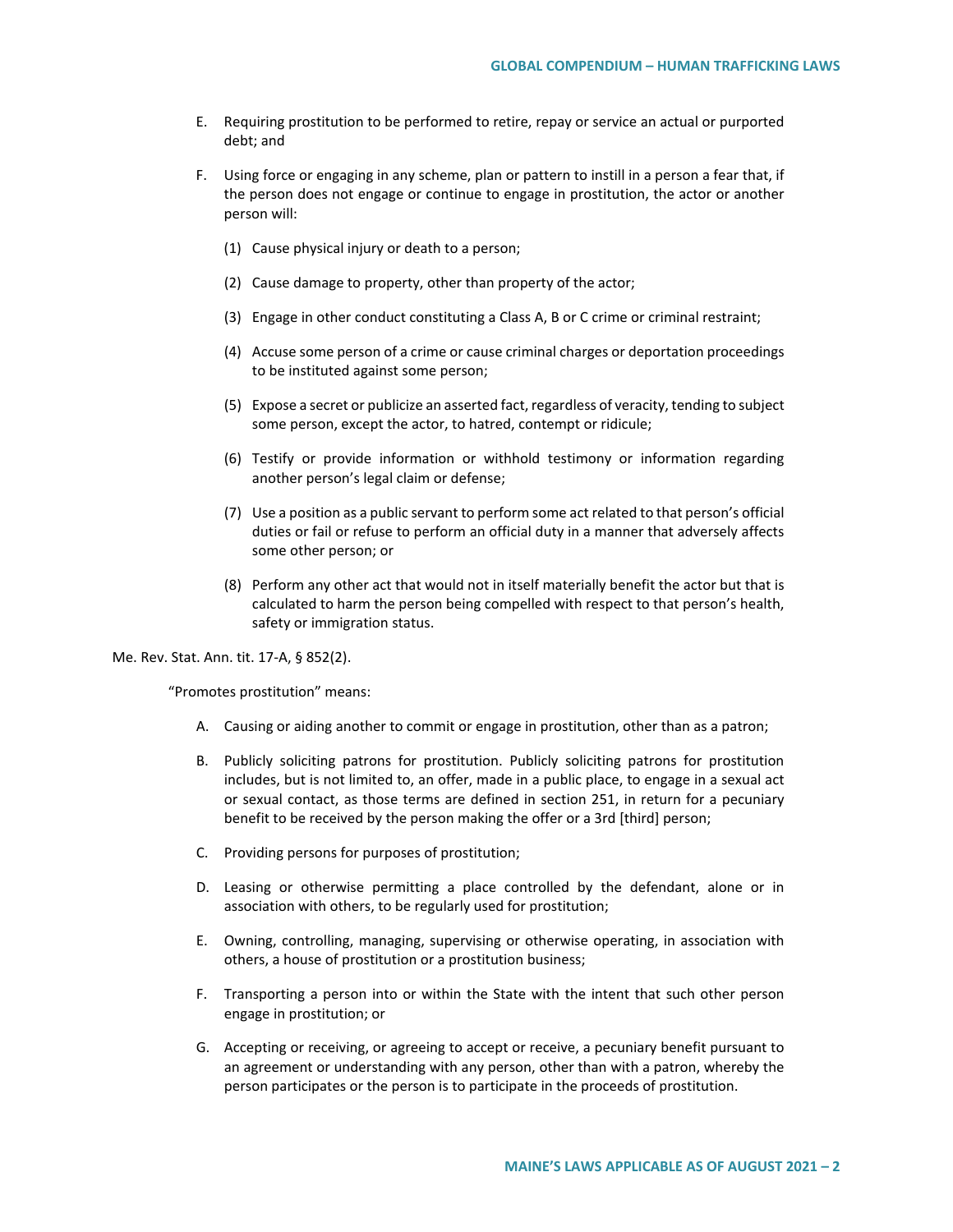Me. Rev. Stat. Ann. tit. 17-A, § 851(2).

**ii. Sentencing**

A person who knowingly promoted prostitution of a person 14 years of age or younger commits a Class A crime, carrying a maximum term of imprisonment of 30 years and a maximum fine of USD 50,000. Me. Rev. Stat. Ann. tit. 17-A, §§ 852(1-A), 1604, 1704. Otherwise, aggravated sex trafficking is a Class B crime, carrying a maximum term of imprisonment of 10 years and a maximum fine of USD 20,000. Me. Rev. Stat. Ann. tit. 17-A, §§ 852(1), 1604, 1704.

A court also may order a defendant to make restitution to the victim. Me. Rev. Stat. Ann. tit. 17-A, §§ 2003, 2005. If the court decides not to impose restitution, the court must place its reasons on the record. Me. Rev. Stat. Ann. tit. 17-A, § 2003(2).

The court shall impose an additional assessment of USD 1,000 on any person convicted of aggravated sex trafficking, to accrue to the Victims' Compensation Fund. Me. Rev. Stat. Ann. tit. 5, § 3360-I.

**iii. Statute of Limitations** 

The statute of limitations for a Class A or B crime is six years. Me. Rev. Stat. Ann. tit. 17-A, § 8(2).

- **b. Me. Rev. Stat. Ann. tit. 17-A, § 853 (2018) – Sex Trafficking**
	- **i. Summary**

"A person is guilty of sex trafficking if … [t]he person knowingly promotes prostitution." Me. Rev. Stat. Ann. tit. 17- A, § 853(1).

"It is an affirmative defense to prosecution under this section that the person engaged in sex trafficking because the person was compelled to do so as described in" Me. Rev. Stat. Ann. tit. 17-A, § 852(2). Me. Rev. Stat. Ann. tit. 17-A, § 853(3).

**ii. Sentencing** 

Generally, sex trafficking is a Class D crime, carrying a maximum term of imprisonment of less than one year and a maximum fine of USD 2,000. Me. Rev. Stat. Ann. tit. 17-A, §§ 853(1)(A), 1604, 1704.

If the defendant who commits sex trafficking also has two or more prior convictions for aggravated sex trafficking, sex trafficking, or patronizing prostitution of a minor or a person with a mental disability or attempts to commit any of these crimes, the crime class rises to C, carrying a maximum term of imprisonment of five years and maximum fine of USD 5,000. Me. Rev. Stat. Ann. tit. 17-A, §§ 853(B), 1604, 1704.

Additionally, the circumstances of the offense, including commission of the crime with the use of a dangerous weapon, can elevate the class of crime. Me. Rev. Stat. Ann. tit. 17-A, § 1604(5).

A court also may order a defendant to make restitution to the victim. Me. Rev. Stat. Ann. tit. 17-A, §§ 2003, 2005. If the court decides not to impose restitution, the court must place its reasons on the record. Me. Rev. Stat. Ann. tit. 17-A, § 2003(2).

The court shall impose an additional assessment of USD 500 on any person convicted of sex trafficking, to accrue to the Victims' Compensation Fund. Me. Rev. Stat. Ann. tit. 5, § 3360-I.

**iii. Statute of Limitations** 

The statute of limitations for a Class D crime is three years. The statute of limitations for a Class C crime, except as otherwise provided, is six years. Me. Rev. Stat. Ann. tit. 17-A, § 8.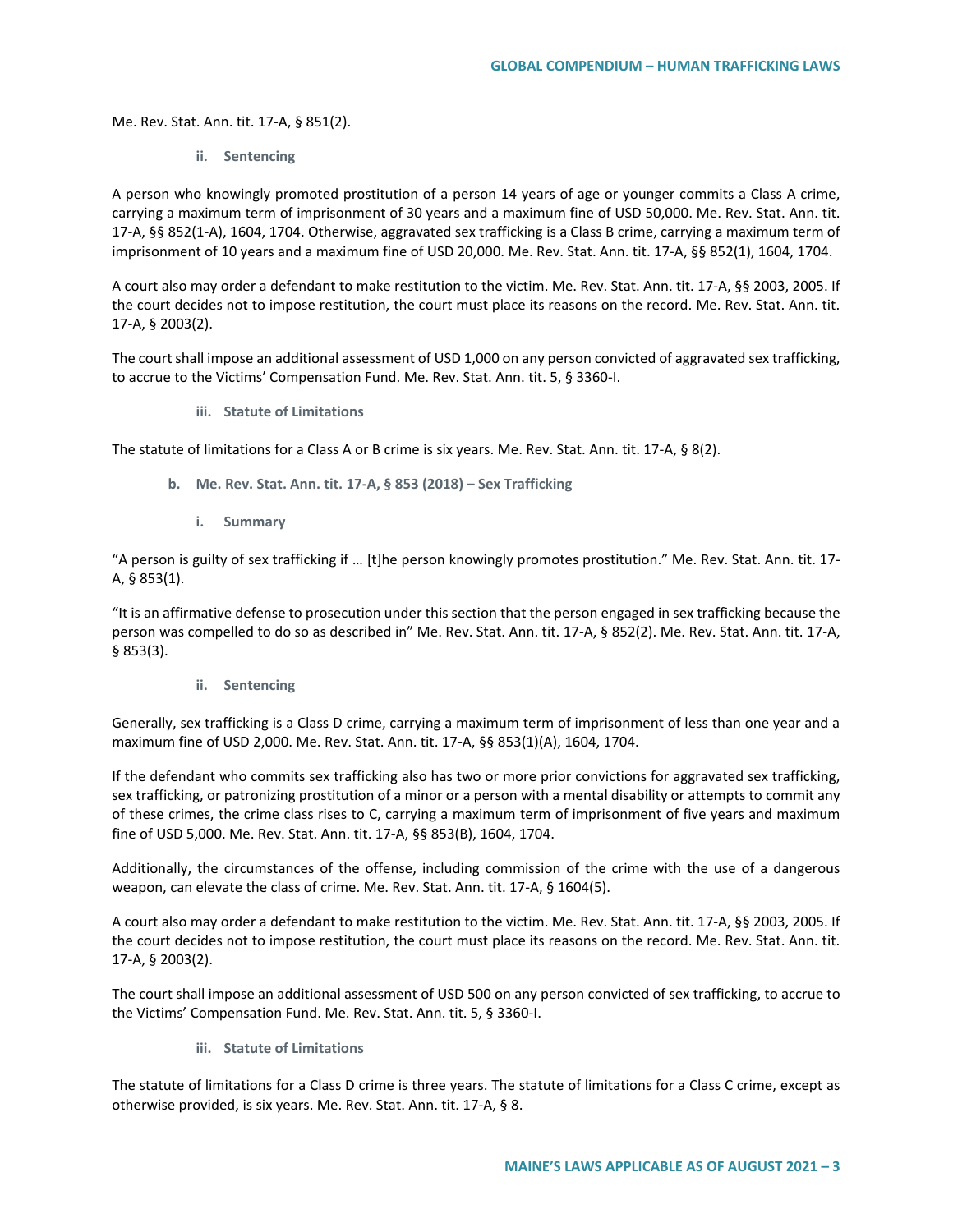- **c. Me. Rev. Stat. Ann. tit. 17-A, § 304 (2018) – Criminal Forced Labor** 
	- **i. Summary**

A person is guilty of criminal forced labor if the actor, without the legal right to do so, intentionally or knowingly:

- A. Withholds or threatens to withhold a scheduled drug or alcohol from a person who is in a state of psychic or physical dependence, or both, arising from the use of the drug or alcohol on a continuing basis in order to compel that person to provide labor or services having economic value;
- B. Withholds or threatens to withhold a substance or medication from a person who has a prescription or medical need for the substance or medication in order to compel that person to provide labor or services having economic value;
- C. Uses a person's physical or mental impairment that has substantial adverse effects on that person's cognitive or volitional functions as a means to compel that person to provide labor or services having economic value;
- D. Makes material false statements, misstatements or omissions in order to compel a person to provide labor or services having economic value;
- E. Withholds, destroys or confiscates an actual or purported passport or other immigration document or other actual or purported government identification document in order to compel a person to provide labor or services having economic value;
- F. Compels a person to provide labor or services having economic value to retire, repay or service an actual or purported debt if:
	- (1) The reasonable value of the labor or services is not applied toward the liquidation of the debt; or
	- (2) The length of labor or services is not limited and the nature of the labor or services is not defined; or
- G. Uses force or engages in any scheme, plan or pattern to instill in a person a fear that, if that person does not provide labor or services having economic value, the actor or another person will:
	- (1) Cause physical injury to or death of a person;
	- (2) Cause destruction of or consequential damage to property, other than property of the actor;
	- (3) Engage in other conduct constituting a Class A, B or C crime or criminal restraint;
	- (4) Accuse a person of a crime or cause criminal charges or deportation proceedings to be instituted against a person;
	- (5) Expose a secret or publicize an asserted fact, regardless of veracity, that would subject a person, except the actor, to hatred, contempt or ridicule;
	- (6) Testify or provide information or withhold testimony or information regarding a person's legal claim or defense;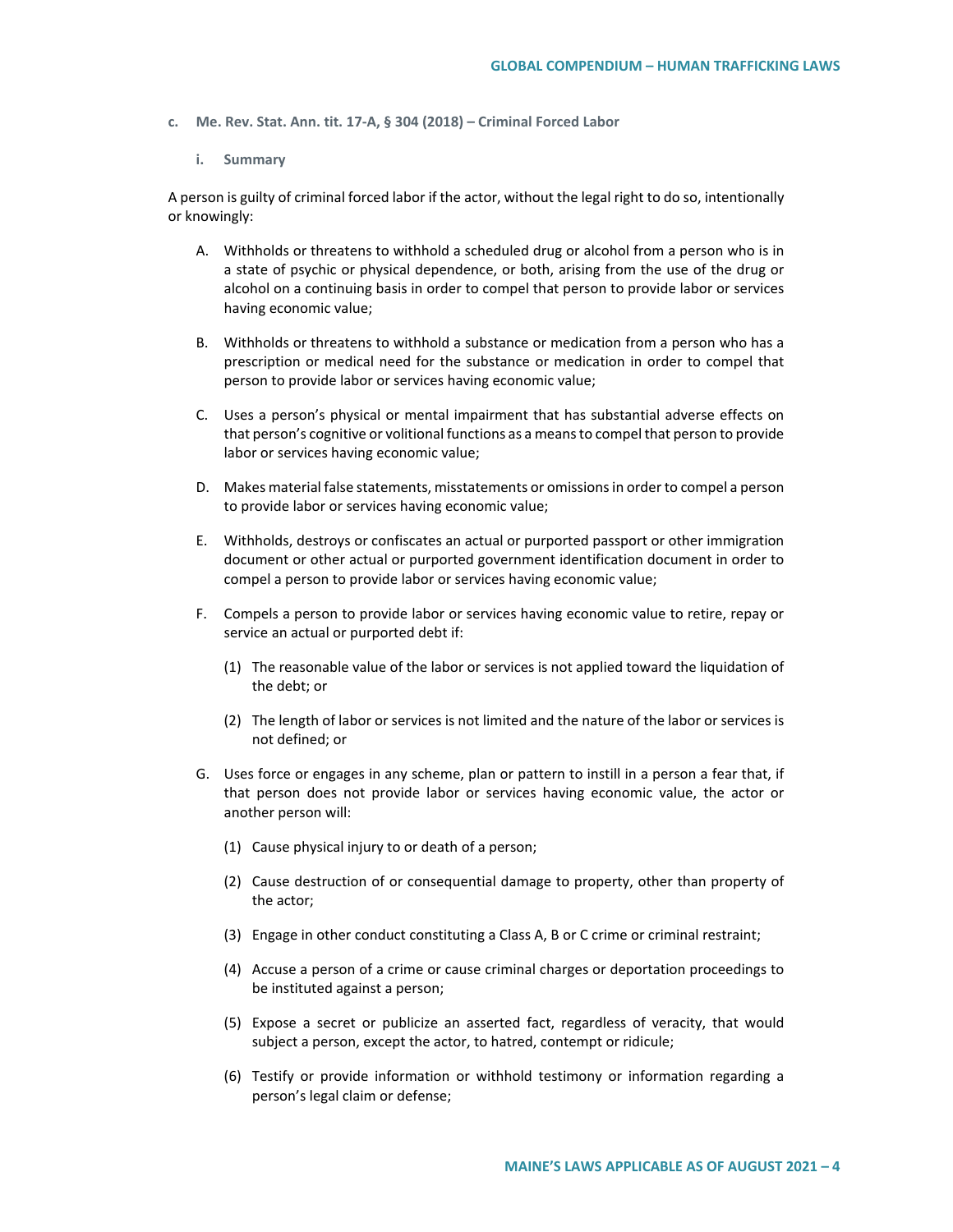- (7) Use a position as a public servant to perform some act related to an official duty or fail or refuse to perform an official duty in a manner that affects a person; or
- (8) Perform any other act that would not in itself materially benefit the actor but that is calculated to harm the person being compelled with respect to that person's health, safety or immigration status.

Me. Rev. Stat. Ann. tit. 17-A, § 304(1).

"It is an affirmative defense to prosecution under this section that the person engaged in criminal forced labor because the person was compelled to do so as described in subsection 1." Me. Rev. Stat. Ann. tit. 17-A, § 304(3).

**ii. Sentencing** 

Criminal forced labor is a Class C crime, punishable by a maximum term of imprisonment of five years and a maximum fine of USD 5,000. Me. Rev. Stat. Ann. tit. 17-A, §§ 304(2), 1604, 1704.

A court also may order a defendant to make restitution to the victim. Me. Rev. Stat. Ann. tit. 17-A, §§ 2003, 2005. If the court decides not to impose restitution, the court must place its reasons on the record. Me. Rev. Stat. Ann. tit. 17-A, § 2003(2).

The court shall impose an assessment of USD 35 for any person convicted of a Class C crime, to accrue to the Victims' Compensation Fund. Me. Rev. Stat. Ann. tit. 5, § 3360-I.

**iii. Statute of Limitations** 

The statute of limitations for a Class C crime is six years. Me. Rev. Stat. Ann. tit. 17-A, § 8.

- **d. Me. Rev. Stat. Ann. tit. 17-A, § 305 (2018) – Aggravated Criminal Forced Labor** 
	- **i. Summary**

A person is guilty of aggravated criminal forced labor "if the actor violates section 304 [criminal forced labor] and the person compelled to provide labor or services having economic value has not in fact attained 18 years of age." Me. Rev. Stat. Ann. tit. 17-A, § 305(1).

"It is an affirmative defense to prosecution under this section that the person engaged in aggravated criminal forced labor because the person was compelled to do so as described in" Me. Rev. Stat. Ann. tit. 17-A, § 304(1). Me. Rev. Stat. Ann. tit. 17-A, § 305(3).

**ii. Sentencing**

Aggravated criminal forced labor is a Class B crime, carrying a maximum term of imprisonment of 10 years and a maximum fine of USD 20,000. Me. Rev. Stat. Ann. tit. 17-A, §§ 305(2), 1604, 1704.

A court also may order a defendant to make restitution to the victim. Me. Rev. Stat. Ann. tit. 17-A, §§ 2003, 2005. If the court decides not to impose restitution, the court must place its reasons on the record. Me. Rev. Stat. Ann. tit. 17-A, § 2003(2).

The court shall impose an assessment of USD 35 for any person convicted of a Class B crime, to accrue to the Victims' Compensation Fund. Me. Rev. Stat. Ann. tit. 5, § 3360-I.

**iii. Statute of Limitations** 

The statute of limitations for a Class B crime is six years. Me. Rev. Stat. Ann. tit. 17-A, § 8(2).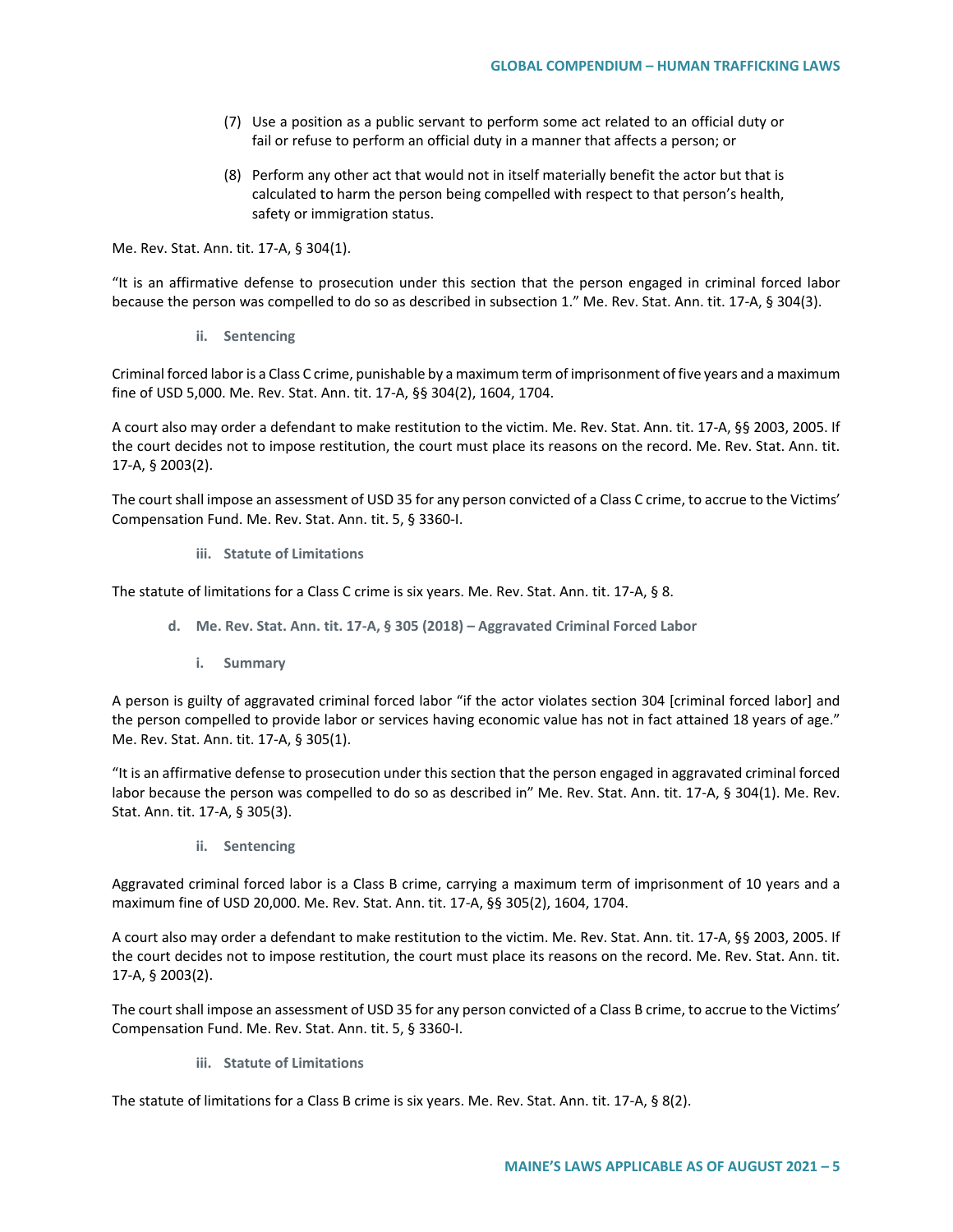**e. Me. Rev. Stat. Ann. tit. 15, § 5821 (2019) – Forfeiture**

All assets used or intended for use or traceable to a human trafficking offense, aggravated sex trafficking offense, sex trafficking offense, aggravated criminal forced labor offense, or criminal forced labor offense may be subject to criminal forfeiture. Me. Rev. Stat. Ann. tit. 15, § 5821(9)–(11).

**f. Me. Rev. Stat. Ann. tit. 17-A, §§ 853(3) (2021), 853-A(4) (2019), 304(3) (2018), and 305(3) (2018) – Affirmative Defenses**

It is an affirmative defense to a prosecution for sex trafficking, prostitution, criminal forced labor, or aggravated criminal forced labor that the person engaged in the charged conduct because the person was compelled to do so. *See* Me. Rev. Stat. Ann. tit. 17-A, §§ 853(3), 853-A(4), 304(3), and 305(3). Refer also to Sections A.1.b.i., A.1.c.i., and A.1.d.i.

**g. Me. Rev. Stat. Ann. tit. 22, § 4002 (2019) – Child Abuse or Neglect and Trafficking**

Maine's child protection statutes include sex trafficking of a child within the definition of "abuse or neglect."

**2. Online Child Sexual Exploitation and Child Pornography Offenses**

Me. Rev. Stat. Ann. tit. 17-A, § 259-A (2012) – Solicitation of a Minor to Commit a Prohibited Act

Me. Rev. Stat. Ann. tit. 17-A, § 281 (2003) – Definitions

Me. Rev. Stat. Ann. tit. 17-A, § 282 (2019) – Sexual Exploitation of a Minor

Me. Rev. Stat. Ann. tit. 17-A, § 283 (2016) – Dissemination of Sexually Explicit Material

Me. Rev. Stat. Ann. tit. 17-A, § 284 (2016) – Possession of Sexually Explicit Material

Me. Rev. Stat. Ann. tit. 17-A, § 285 (2003) – Forfeiture of Equipment Used to Facilitate Violations

**3. Me. Rev. Stat. Ann. tit. 34-A, §§ 11203, 11222 (2015) – Sex Offender Registry** 

With limited exceptions, a person found guilty of a "sex offense" must register as a sex offender. Me. Rev. Stat. Ann. tit. 34A, § 11222. A "sex offense" for registration purposes includes aggravated sex trafficking as set forth in Me. Rev. Stat. Ann. tit. 17A, § 852(1)(B). Me. Rev. Stat. Ann. tit. 34A, § 11203.

## **B. Civil Liability Statutes**

- **1. Me. Rev. Stat. Ann. tit. 5, § 4701 (2019) – Civil Lawsuits** 
	- **a. Summary**

A victim of a "human trafficking offense" may bring a civil lawsuit for damages and other relief. Me. Rev. Stat. Ann. tit. 5, § 4701(2).

A "human trafficking offense" includes aggravated sex trafficking, sex trafficking, aggravated criminal forced labor, and criminal forced labor under the criminal code. Me. Rev. Stat. Ann. tit. 5, § 4701(1)(C)(1).

A "human trafficking offense" also includes all offenses under title 17-1, chapter 11 (sexual assaults), chapter 12 (sexual exploitation of minors), and chapter 13 (kidnapping, criminal restraint, and forced labor):

if accompanied by the destruction, concealment, removal, confiscation or possession of any actual or purported passport or other immigration document or other actual or purported government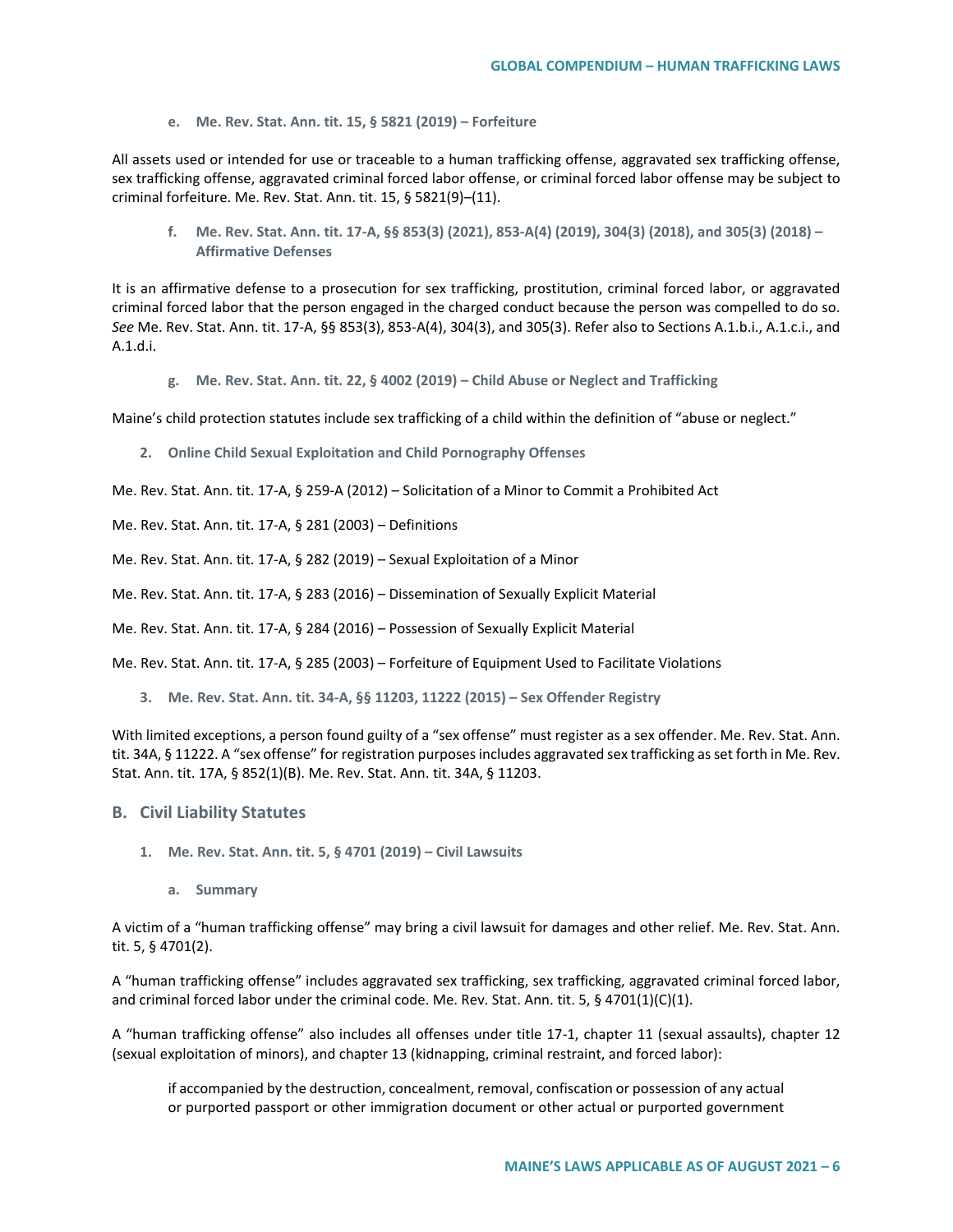identification document of the other person or done using any scheme, plan or pattern intended to cause the other person to believe that if that person does not perform certain labor or services, including prostitution, that the person or a 3rd [third] person will be subject to a harm to their health, safety or immigration status.

Me. Rev. Stat. Ann. tit. 5, § 4701(1)(C)(2).

"A legal guardian, family member, representative of the trafficked person or court appointee may represent the trafficked person or the trafficked person's estate if deceased." Me. Rev. Stat. Ann. tit. 5, § 4701(4).

**b. Damages and Other Relief** 

A trafficking victim may recover "actual damages, compensatory damages, punitive damages, injunctive relief, any combination of those or any other appropriate relief. A prevailing plaintiff is entitled to an award of attorney's fees and costs." Me. Rev. Stat. Ann. tit. 5, § 4701(2).

**c. Statute of Limitations**

The lawsuit must be brought "within 10 years of the date on which the victim was freed from the trafficking situation." The defendant cannot assert a statute of limitations defense if the defendant induced the plaintiff to delay, prevented the plaintiff from filing, or caused duress by threatening the plaintiff. The statute of limitations is tolled when a person is under a disability that makes it impossible or impracticable for the person to sue when the claim arises. For these purposes, "disability" means that the "person is a minor or is mentally ill, imprisoned, outside the United States or otherwise incapacitated or incompetent." The statute of limitations is also tolled while any criminal proceeding is pending against the trafficked person. Me. Rev. Stat. Ann. tit. 5, § 4701(3).

- **C. Additional Statutes Specific to Human Trafficking** 
	- **1. Me. Rev. Stat. Ann. tit. 26, § 639 (2019) – Wage Theft Remedies**

An employee may bring a civil lawsuit against an employer to recover unpaid wages. The employee is also entitled to reasonable attorney's fees, costs, and an amount equal to twice the amount of unpaid wages as liquidated damages. Me. Rev. Stat. Ann. tit. 26, § 626-A. Maine also provides additional remedies for the nonpayment of wages, or wage theft, which include injunctive relief to enjoin further wage theft and in some cases an order for a business to cease operations. Me. Rev. Stat. Ann. tit. 26, § 639.

More information is available at: [https://www.maine.gov/labor/labor\\_laws/wagehour.html.](https://www.maine.gov/labor/labor_laws/wagehour.html)

**2. Me. Rev. Stat. Ann. tit. 5, § 1825-L (2006) – State Purchasing Code of Conduct**

An organization that contracts with the state to supply apparel, footwear, or textiles must comply with certain human trafficking laws. Those contractors must agree to "[c]omply with all human and labor rights treaty obligations that are shared by the United States and the country in which the goods are assembled. These may include obligations with regard to forced labor, indentured labor, slave labor, child labor, involuntary prison labor, physical and sexual abuse and freedom of association." Me. Rev. Stat. Ann. tit. 5, § 1825-L(2).

**3. Me. Rev. Stat. Ann. tit. 26, § 879 (2018) – Posters** 

The Department of Labor shall provide specified employers (e.g., hospitals, eating/lodging places, adult entertainment bars, adult spas, money transmitters, check cashing businesses, and foreign currency businesses) with public awareness signs that contain a telephone number for a human trafficking hotline. Those employers must post the signs and keep them posted in a conspicuous manner clearly visible to the public and to their employees.